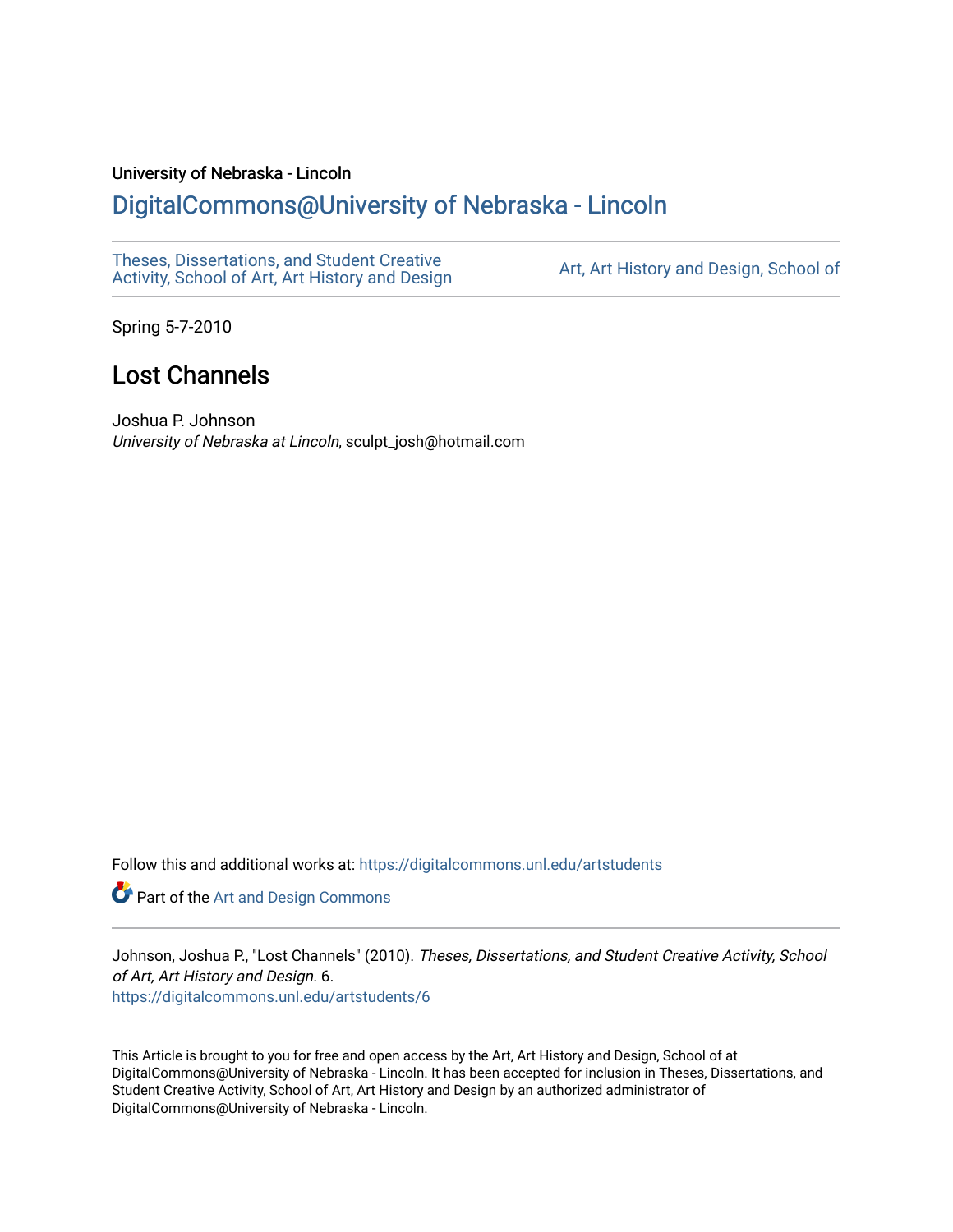#### LOST CHANNELS

by

Josh Johnson

### A THESIS

Presented to the Faculty of

The Graduate College at the University of Nebraska

In Partial Fulfillment of Requirements

For the Degree of Master of Fine Arts

Major: Art

Under the Supervision of Professor Mo Neal

Lincoln, Nebraska

May, 2010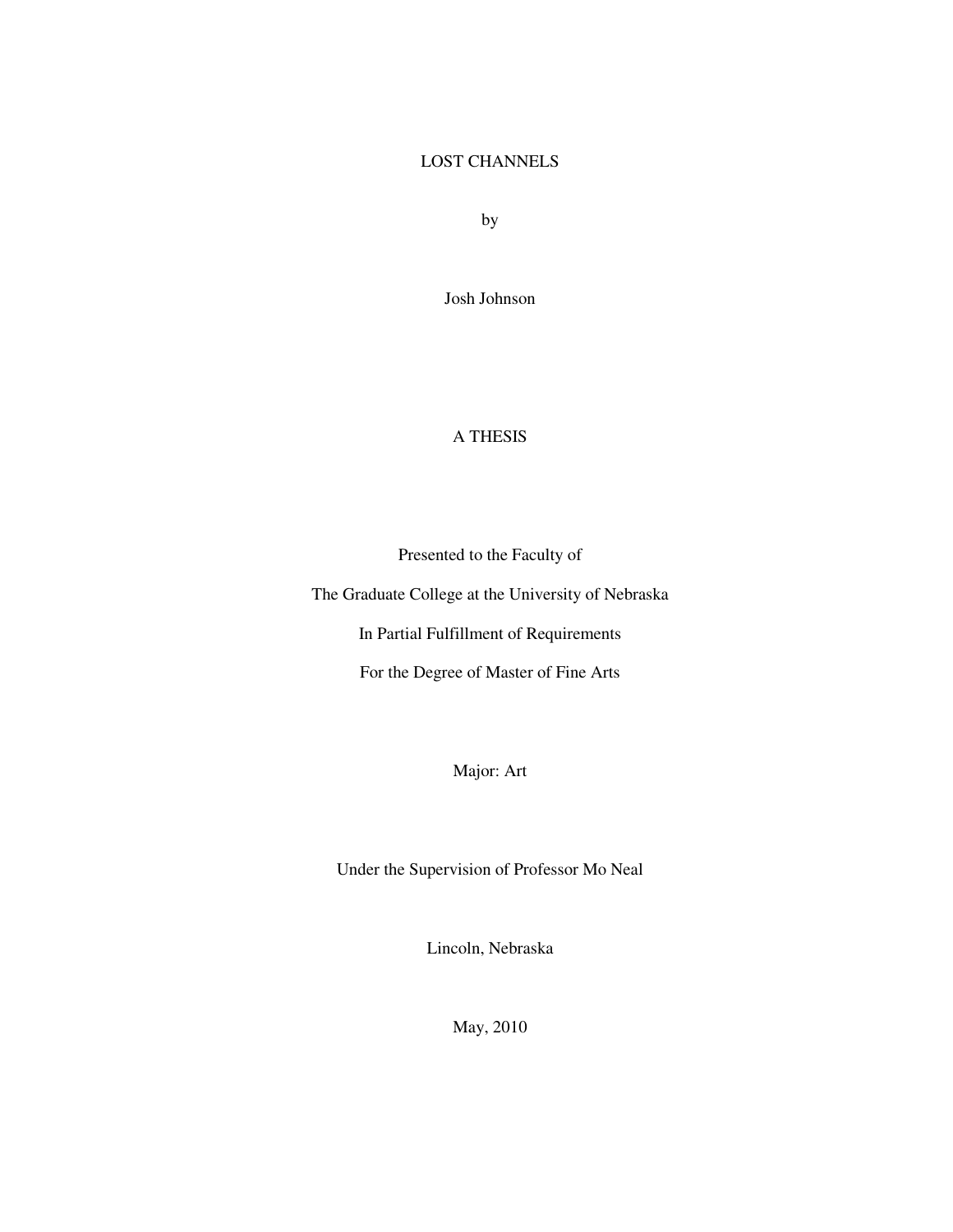#### LOST CHANNELS

Josh Johnson, M.F.A University of Nebraska, 2010

Adviser: Mo Neal

 My current body of work derives from notions of an inward nature. Things that are difficult to put your finger on for very long are my focus. Sensations as obscure as the lump in the pit of your stomach or the itch in the back of your mind that turns sleep into a game, conditions that both stifle and propel an individual. These hazy passengers churn within, coating themselves with the residue of memories, concerns, desires and other intangible features of the body; waiting to be released from their internal home.

 Through the process and repetition of working, these arcane entities reveal themselves like overturned stones in a plowed field. I allow these unnamed sensations to influence my formal considerations and impact the psychological tone of my sculptures. In most instances, I reference forms of the natural world and ordinary objects, but then blur their identities causing them to flicker between something recognizable and something alien. This approach enables me to work with the essential qualities of that which is faceless and abstract residing within myself.

 Coupled with this direction is the motivation to employ conventional materials in an unconventional fashion. Materials that in their usual context are hidden from